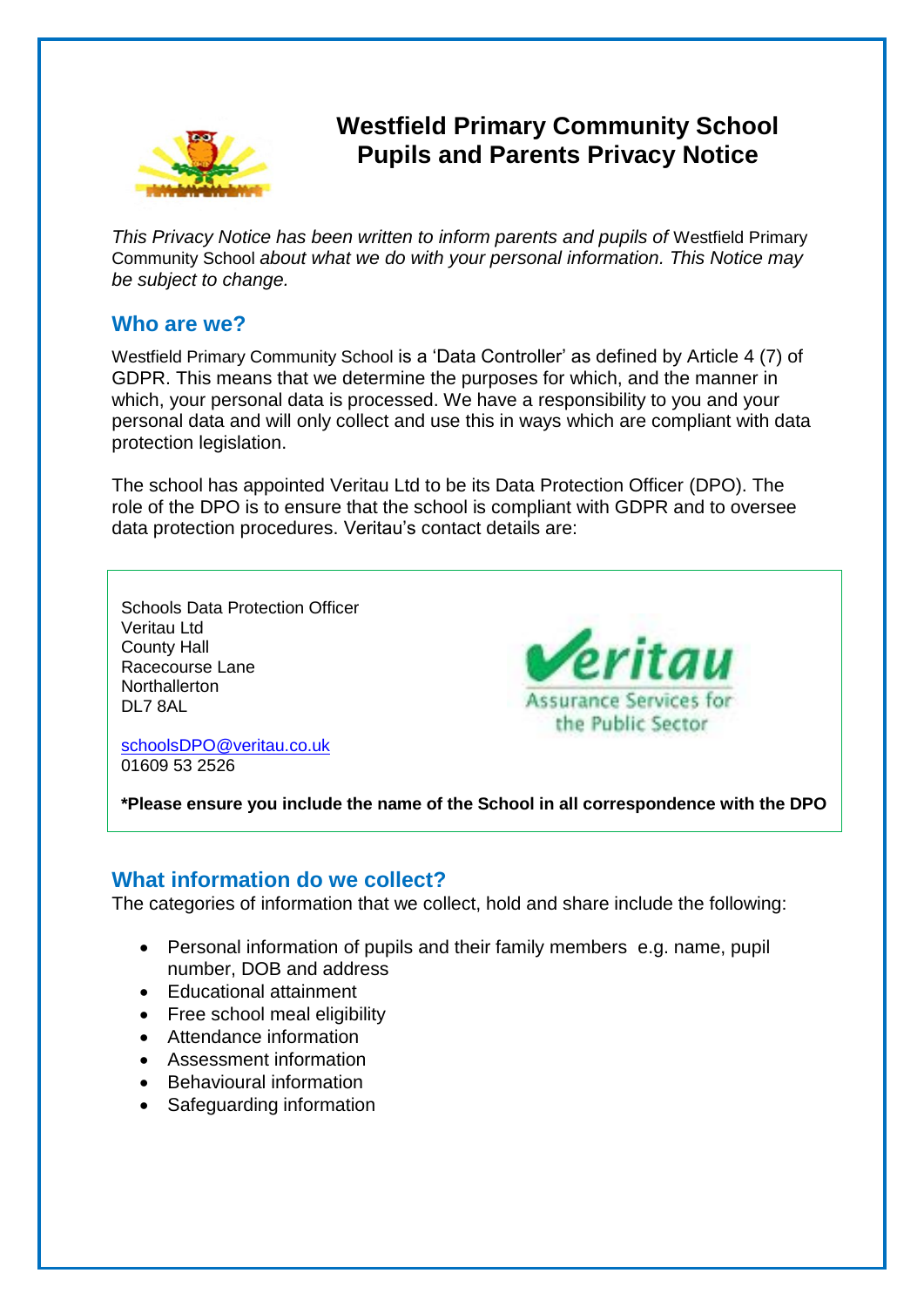We will also process certain 'special category' data about our pupils including:

- Relevant medical information- please note that where the pupil has a severe allergy or is thought to be at risk of needing emergency care for a medical issue then this will be shared with all the staff. We may do this in the form of photo identification in the staff room to ensure that all staff are aware of the issues should an emergency situation arise
- Special Educational Needs and Disabilities information
- Race, ethnicity and religion

## **Why do we collect your personal data?**

We use the information we collect:

- to support pupil learning
- to monitor and report on pupil progress
- to provide appropriate pastoral care
- to assess the quality of our services

Any personal data that we process about our pupils and parents is done so in accordance with Article 6 and Article 9 of GDPR:

Our legal basis for processing your personal data, in line with Article 6(1)(c) include:

- Education Act 1944,1996, 2002
- Education and Adoption Act 2016
- Education (Information About Individual Pupils)(England) Regulations 2013
- Education (Pupil Information) (England) Regulations 2005
- Fducation and Skills Act 2008
- Children Act 1989, 2004
- Children and Families Act 2014
- Equality Act 2010
- Education (Special Educational Needs) Regulations 2001

We also process information in accordance with Article 6(e) and Article 9(2)(g) as part of the official authority vested in us as Data Controller and for reasons of substantial public interest. This is in pursuance with Schedule 1(6)(1) of the Data Protection Act 2018. Such processing, which is not mandatory but is considered to be in our pupils' interests, include:

- School trips
- Extra curricular activities
- Before and after school clubs

Whilst the majority of pupil information you provide to us is mandatory, some of it is provided to us on a voluntary basis. When we do process this additional information we will ensure that we ask for your consent to process this.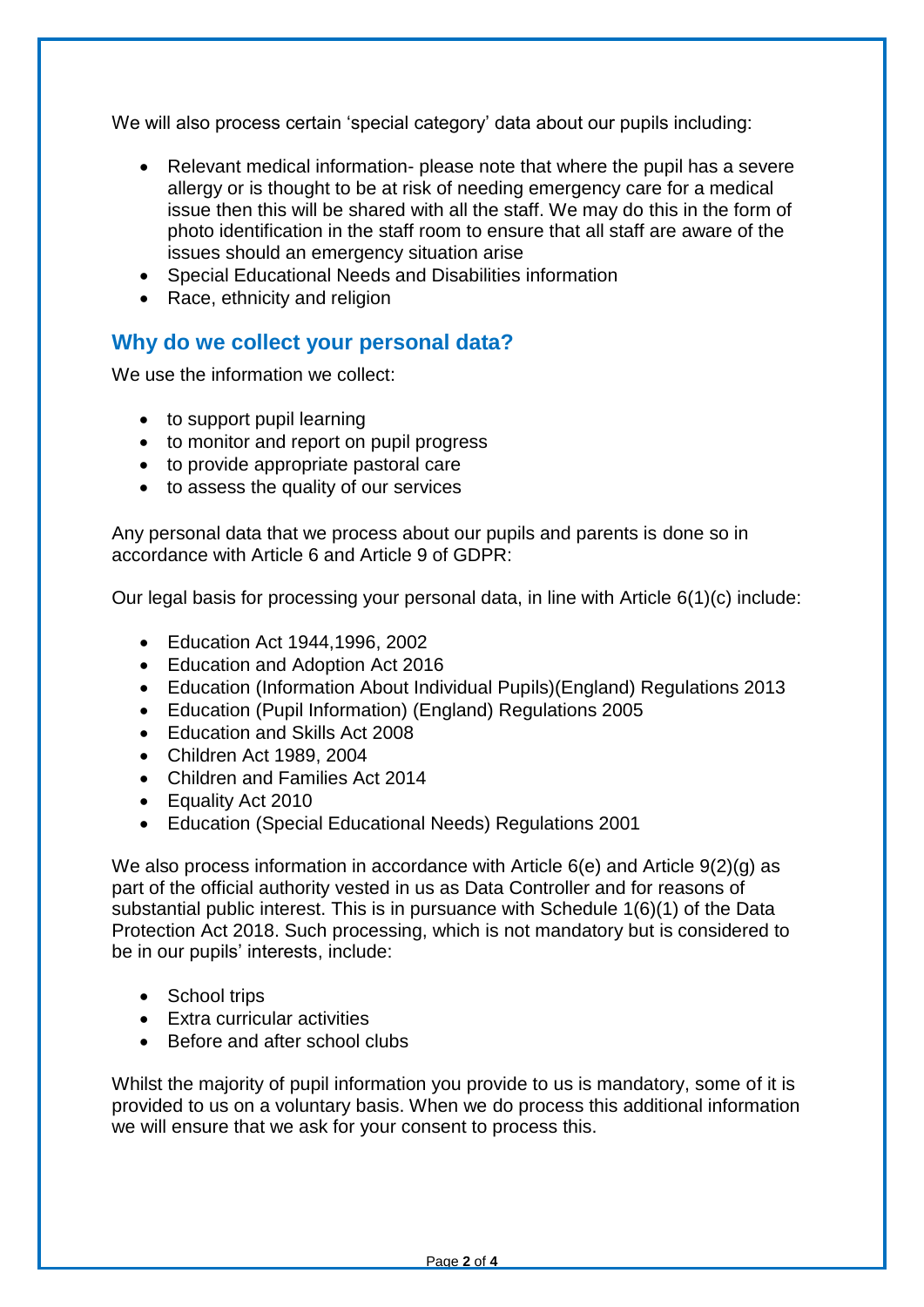## **Who do we obtain your information from?**

Much of the information we process will be obtained directly from you (pupils and parents). We will also process information received from:

- Department for Education (DfE)
- Local Education Authority (City of York)
- Previous schools attended

#### **Who do we share your personal data with?**

We routinely share pupil information with:

- schools that the pupils attend after leaving us
- City of York Council
- the Department for Education (DfE)
- National Health Service bodies
- ParentPay
- CPOMS
- Fischer Family Trust
- Cool Milk
- Integris
- Otrack
- Total Sports
- 2Simple

For more information on information sharing with the DfE (including the National Pupil Database and Census) please go to:

[https://www.gov.uk/government/publications/national-pupil-database-user-guide-and](https://www.gov.uk/government/publications/national-pupil-database-user-guide-and-supporting-information)[supporting-information](https://www.gov.uk/government/publications/national-pupil-database-user-guide-and-supporting-information)

We will not share any information about you outside the school without your consent unless we have a lawful basis for doing so.

## **How long do we keep your personal data for?**

Westfield Primary Community School will keep your data in line with our Information Policy. Most of the information we process about you will be retained as determined by statutory obligations. Any personal information which we are not required by law to retain will only be kept for as long as is necessary to fulfil our organisational needs.